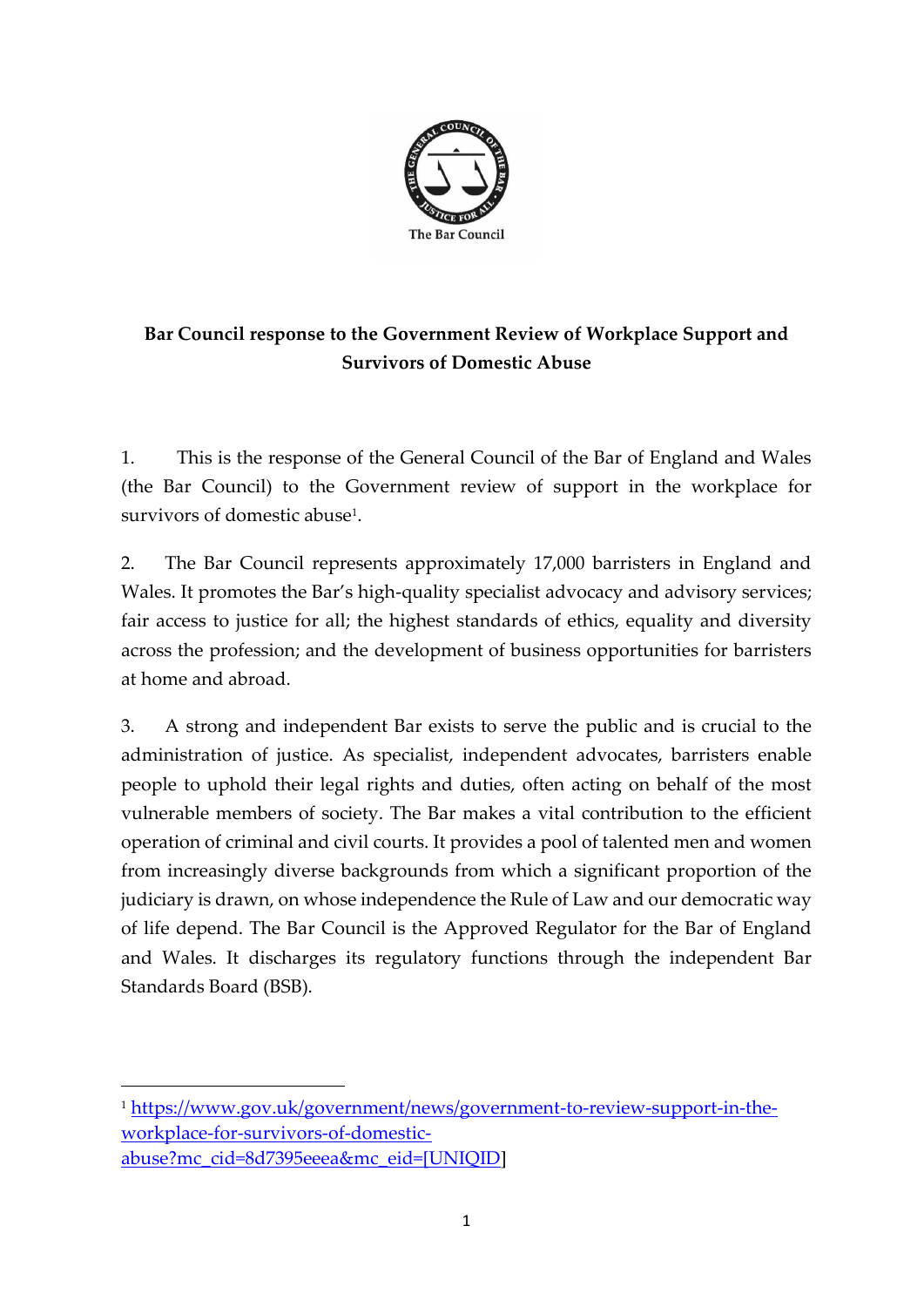4. The Government opened a consultation in June 2020 inviting responses to one of the following questions:

- what practical circumstances arise in relation to domestic abuse and work?
- what support can be offered in the workplace for victims of domestic abuse?
- what is possible with the existing framework?
- what does current best practice look like?
- what is the potential to do more?

5. The Bar Council has elected to address the question "what is possible with the existing framework?" though it goes on to make some suggestions which align with the question "what is the potential to do more?".

6. The common law imposes a duty of care on an employer, but the extent to which this duty could or would be invoked in the case of a victim of domestic abuse is highly fact sensitive especially because there is no one type of domestic abuse and the ways in which persons abused can be affected are myriad. There is no general duty imposed on an employer to protect an employee from the consequences of domestic abuse or to provide specific support to her or to him. In many cases, the workplace may be the only safe haven for the person concerned and the employer may be wholly oblivious to the fact that abuse is taking place or has taken place. In other circumstances, it is possible that the abuser is someone within the same workplace which will present its own difficulties and could engage internal disciplinary procedures if sufficient relevant circumstances are known to the employer. Without actual or constructive knowledge of abuse, however, it is hard to see what form of common law duty the employer could reasonably be placed under.

7. There are no specific employment laws (including health and safety laws) in place to require or facilitate the support of those who have been subjected to domestic abuse. We note the reference to "survivors" of domestic abuse, but anticipate that the review seeks to address ways in which those who have been or continue to be subjected to domestic abuse of a physical or emotional nature can be supported, and not to restrict it to those who have already escaped a situation in which they have been abused. All references to a person who is being subjected to domestic abuse in this response should be taken to include someone who has been abused, or "survived" abuse to use the language of the consultation.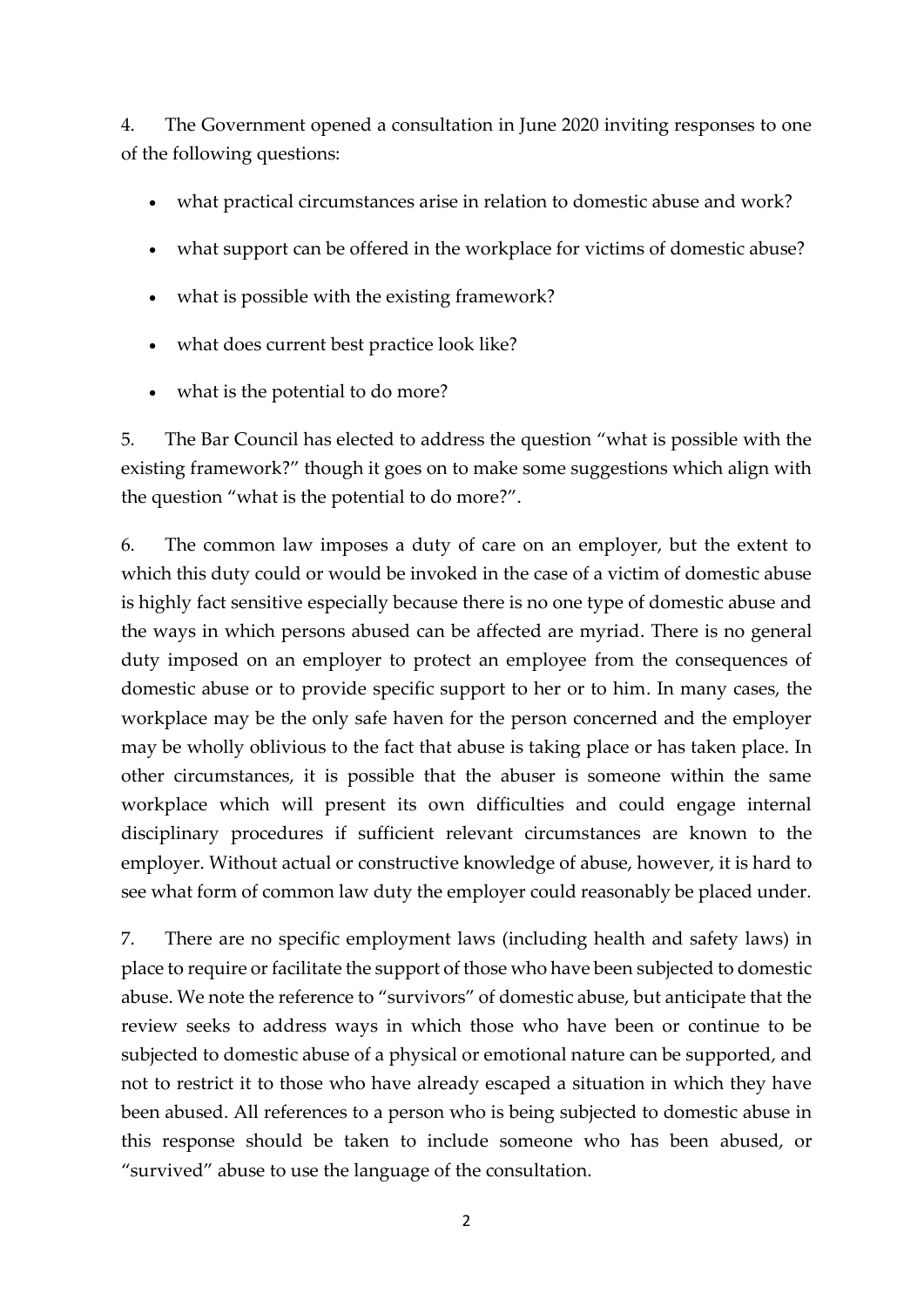8. It is open to any employer to assist and treat with sensitivity a person who is being abused or has been abused. To the extent that this can be encouraged without recourse to legislative provisions or law reform, then plainly this is desirable. This could include increasing awareness of the signs of abuse, creating a scheme whereby champions or buddies can help those affected, and making it easier for someone to confide in somebody whom they trust at work.

9. The circumstances of a person who is being abused may be such that other legal protections, which already exist, may be invoked. For example, a person being abused may fulfil the statutory definition of disability contained within the Equality Act 2010. It may be possible to look at the rights of the person abused through the prism of sex discrimination, perhaps in the context of difficult childcare arrangements being exacerbated by the abuse or consequences of the abuse. An employee may request flexible working arrangements (though that is a fairly toothless piece of legislation as matters stand, given that the employer is under no obligation other than to consider the request) in order to allow them to manage or continue to work.

10. It is worth pausing to note, at this juncture, that existing employment rights do not apply universally and it remains the case that workers have fewer rights than employees (for the definition of employee for most relevant purposes please see section 230, Employment Rights Act 1996). Many economically vulnerable persons in the workplace, especially within the modern gig economy, are not employees in the legal sense. Their working lives are often both economically and legally more precarious as a result. It is not difficult to envisage circumstances in which someone who is suffering or fleeing domestic abuse needs to act suddenly, with little time to prepare, and needs to be absent from work in order to protect life or limb. Their behaviour or productivity may be affected. Their perception of danger, resilience and confidence may be affected in adverse ways. In truth, how they fare at work in such circumstances may come down to the type of managerial support they have in place and what sort of person their manager or supervisor is. It will also depend on the flexibility and tolerance of the employer for the work-wage bargain to be temporarily disrupted.

11. Additionally, many employment-based rights are based on length of service rather than day one rights, such as most dismissal and redundancy rights, although, significantly, the Equality Act 2010 does establish day one rights for workers (and indeed job applicants).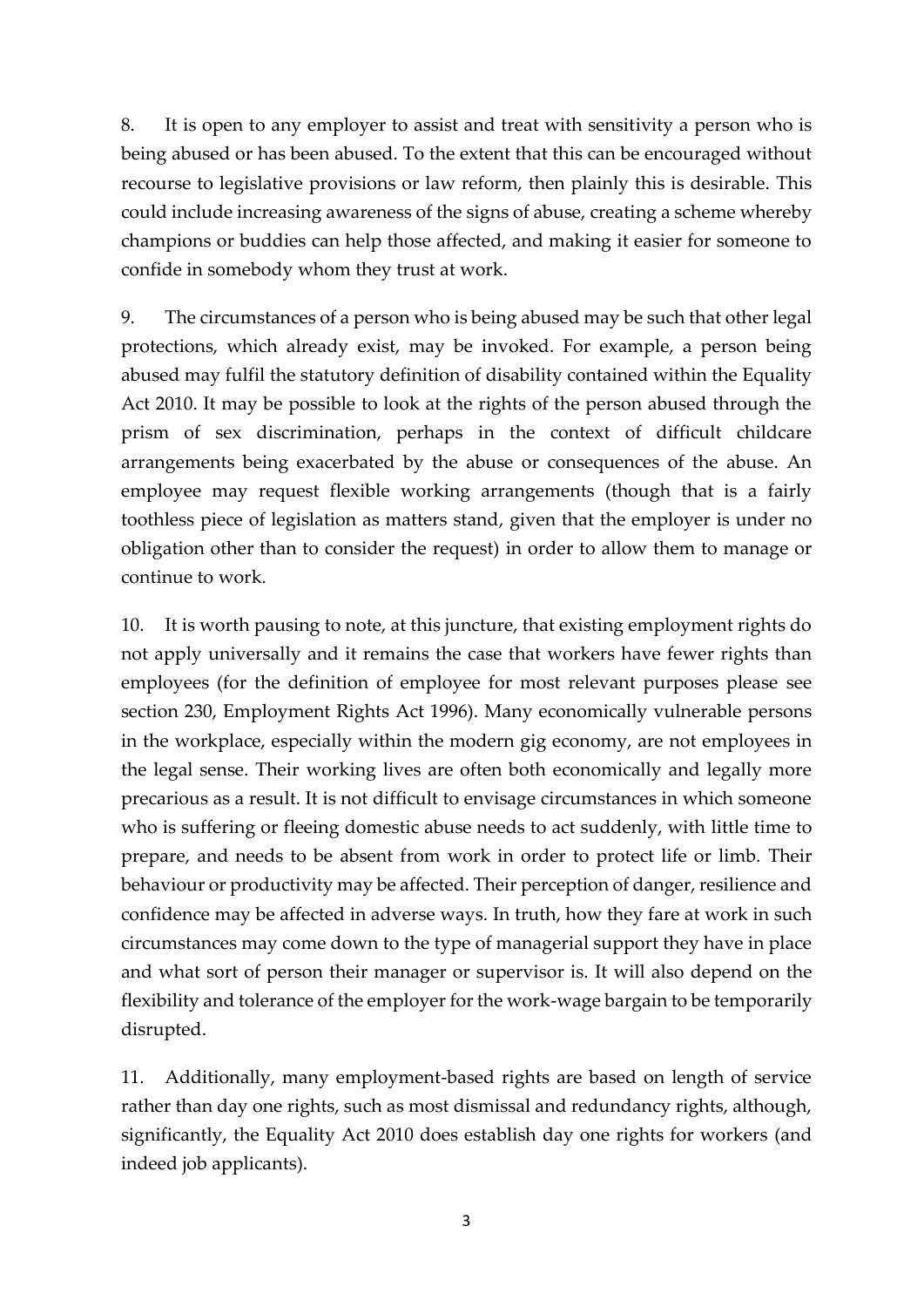12. While we recognise that not all employees or workers experiencing domestic abuse, or having suffered it, will fulfil the statutory definition of "disability" in section 6 Equality Act 2010, we consider that the model for disability discrimination could usefully be adapted to provide a workable set of workplace rights and protections for victims of domestic abuse, and merits further exploration.

13. As a starting point, if being domestically abused or having been abused is added as as a new protected characteristic in the Equality Act 2010, we consider that the existing framework for disability discrimination could be adapted successfully and proportionately to meet the needs of such victims. Plainly, however, as the definition of victim-status would be the gateway to a number of rights (unlawful direct or indirect discrimination, discrimination arising as contained in section 15 Equality Act 2010 and the making of reasonable adjustments as set out in sections 20 and 21 of the same) it will be important to create a definition with some care.

14. The framework for disability discrimination currently provides that it is unlawful for an employer to directly discriminate (section 13), indirectly discriminate (section 19), subject the disabled person to discrimination "arising" in consequence of the disability (section 15) or to breach a duty to make reasonable adjustments to the workplace or working arrangements where the duty applies (sections 20 and 21) in a number of ways which bite upon working arrangements. Notably, discrimination arising and reasonable adjustments are legal concepts unique to disability discrimination and do not feature in relation to any other protected characteristic in the Equality Act 2010. This is because these special rights and obligations are designed to level the playing field and to encourage disabled persons to take up employment, as well as to assist them in retaining employment. The policy rationale may be thought to have synergy with the aims of assisting survivors of domestic abuse in the workplace.

15. This response will go on to explore how the existing framework of rights in the field of disability discrimination could be adjusted and applied, but before doing so, we address the gateway definition, i.e. the definition of abuse which could be adopted as a protected characteristic.

16. We consider that the existing framework for disability discrimination, again, provides assistance. It defines someone as disabled if they have a mental or physical impairment which causes a substantial and adverse effect on their ability to carry out normal day to day activities. To exclude short term illnesses which are not to be regarded as disabilities, the condition and its effects must endure for at least 12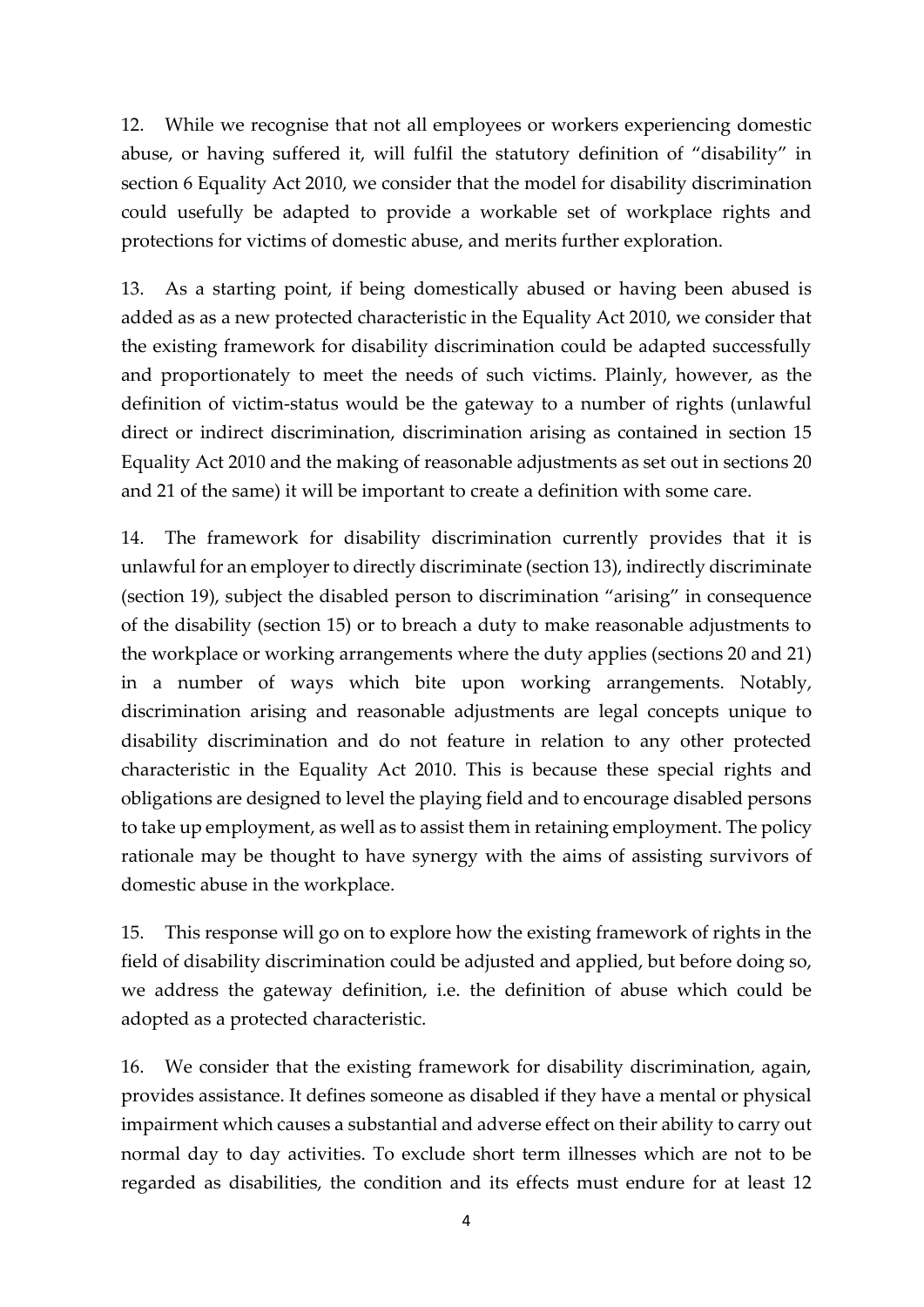months or be expected to, with some defined exclusions. There is guidance on the constituent elements of the definition. It is not unusual for the most important evidence to come from a combination of medical records and the claimant's reported history in the form of a disability impact statement. Sometimes an independent expert will be required. Where disability itself is challenged in proceedings issued under the Equality Act 2010, Employment Tribunals and Courts have to balance the need for proper information to be considered with the need to avoid subjecting a person to a mini-trial and to expose every element of their private medical information and lives. Judges and assessors are experienced in striking the correct balance in this regard and there are means by which private information can be kept out of the public domain e.g. a private hearing or restricted reporting order. It is clear that privacy may have a particular resonance for victims of abuse, not least because they may even be living under a new identity or in a secret location to avoid coming to harm. Where the alleged abuse is sexual and has given rise to a complaint to the Police the victim has an automatic right to life-long anonymity under the Sexual Offences (Amendment) Act 1992. Ticking a box in relation to domestic abuse on a claim form ought to trigger administrative responses which guard against breaching privacy rights and possibly endangering a person in such circumstances.

17. We consider that the addition of the protected characteristic of "victim of domestic abuse" would be workable. While we do not anticipate that this protection would be exploited by an unscrupulous worker or employee, the possibility always remains for this to happen. Where an employer disputes that its employee is a victim of domestic abuse, in proceedings, a simple way of avoiding the need for a preliminary hearing would be a requirement that the employee's current GP provides a statement. He or she would be uniquely placed, in our view, to be able to opine on whether someone is, in his or her professional opinion, suffering or has suffered domestic abuse and will have access to prior medical records and interface with other agencies such as social services. A family doctor is ideally placed to assist the Tribunal or Court in this regard where there is a challenge to the status of the claimant. Where the victim has had to move around and the current GP is not best placed to assist in this regard, we suggest that an opinion from a crisis centre or similar domestic abuse unit used to dealing with and assisting victims of abuse would be a reasonable alternative. It should *at the very least* set up a rebuttable presumption that the threshold is met i.e. that the claimant is in fact a victim of domestic abuse.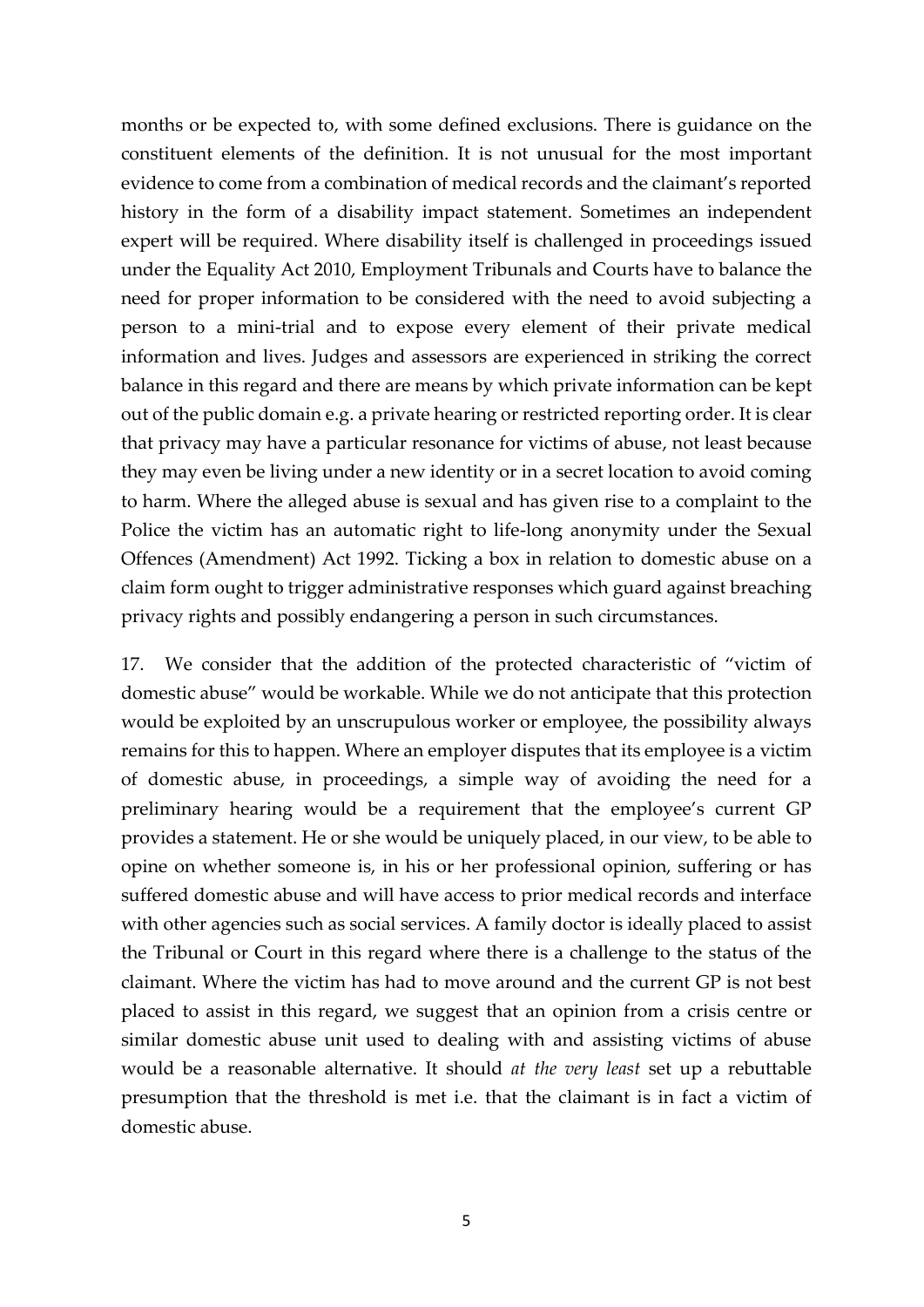18. Where the protected characteristic applies, the victim of domestic abuse should be protected in the same way as others with protected characteristics, but with the added necessary assistance that arises from the extra provisions that apply to those who are disabled, on which see above. It is essential that a victim of domestic abuse is not forced to prove a disability in order to take advantage of these extra provisions, given the restrictive definition that exists. Not all victims of domestic abuse will suffer mental or physical disability but may need immediate flexibility and adjustments in the workplace in order to manage their crucial needs, e.g. finding emergency accomomodation; providing police statements; getting family law advice; obtaining an injunction in court; picking up children from school each day and changing child care arrangements because of a threat from the domestic abuser, etc. It is, then, critical, that not only is there a right to request reasonable adjustments be available but there is also a duty on the employer to provide them. In addition, a right not to suffer detriment or be treated unfavourably for a reason arising as a consequence of domestic abuse is essential. This again borrows from the disability discrimination model which is well embedded in the legal and social justice systems.

19. Dealing with each of these in turn: With reasonable adjustments the victim should be under the same burden of proof as in a disability case, that being the need to show that a provision, criterion or practice ('PCP') places the victim at a substantial disadvantage as compared to a person who is not such a victim. The employer is then under a duty to make such adjustments as are reasonable to avoid that disadvantage. An example might be that the victim is obliged by her or his work hours to ensure that they are available to meet clients at any time up to 6pm; this may place her or him at a substantial disadvantage in that they are forced by their circumstances to be at home safeguarding their children after school for a number of weeks. If it can be accommodated reasonably the employer should be obliged to offer the victim the opportunity to work reduced hours for a certain period. It cannot be appropriate that a victim is forced to choose between protecting his or her children (or indeed themselves) and resignation/dismissal or disciplinary sanction.

20. With the equivalent of the right under s.15 of Equality Act 2010 (referred to above in relation to disability cases), a victim would be protected against detriment meted out by an employer because of circumstances which arise as a consequence of the abuse (or action taken to avoid it). This last added extra we regard as important. There will be many situations in which victims of domestic abuse are forced to move quickly to different accommodation or take immediate protective action of another kind in order to avoid further abuse. It should be unlawful for an employer to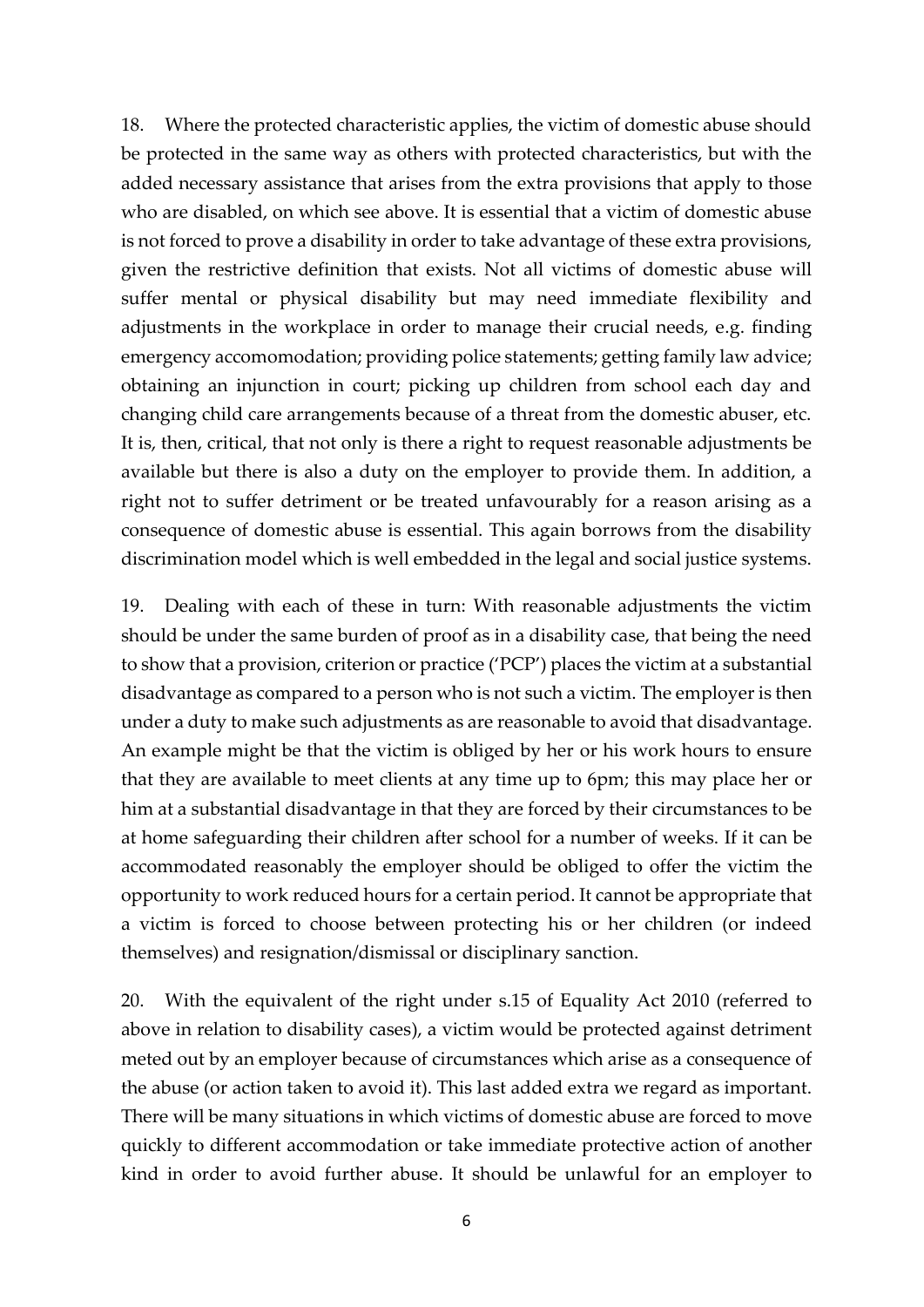penalise the victim for this, subject to the defence of justification, (i.e. that the employer can show that the penalty was a proportionate response in furtherance of legimate aims (as with s.15)). The employer would be under a duty to abide by this law it they knew or ought to have know that the employee was a victim of domestic abuse - again the same as with s.15.

21. As with the majority of the rights contained within the Equality Act 2010, we consider that the right not be discriminated against because of this protected characteristic (including the right to reasonable adjustments) should be a 'day one right'. That is to say, this is a right that applies irrespective of the individual's length of service. The rationale for this is that those who need to avail themselves of the statutory protection are deserving of the protection irrespective of their length of service. If society wishes to treat this issue with the seriousness that it deserves, this right should apply to all and not be curtailed by a secondary consideration (length of service) that is unrelated to the situation.

22. We consider that an interim relief regime similar to that which exists in relation to whistleblowing would also be appropriate in respect of this protected characteristic. For those who have been the subject of financial control or have had to change their location, immediate access to funds is going to be a key concern. We would suggest that identifying a compelling case under the proposed legislation may in many cases be a more straightforward exercise than in cases of making a protected disclosure. For those who have a good case, an interim relief application would be a possible route to maintaining access to much needed funds and in some cases would reduce the need to rely upon external or state support for basic funds.

23. Finally, we also consider that reforms could be made to the flexible working regime in the Employment Rights Act 1996 ('ERA') to enable the issue of domestic abuse to expressly feature as part of the statutory framework. At present, it is not necessary for an individual to have a protected characteristic in order to make a flexible working application. The regime is correctly designed to enable as many individuals as possible to make an application and to have it considered within the framework.

24. We would suggest three modest alterations in respect of domestic abuse cases. The first alteration relates to the time period in which the flexible working application is considered. We suggest that an individual, if they so choose, would be able to tick a box on the flexible working application or to indicate that this was a 'domestic abuse related application' in the grounds of their application.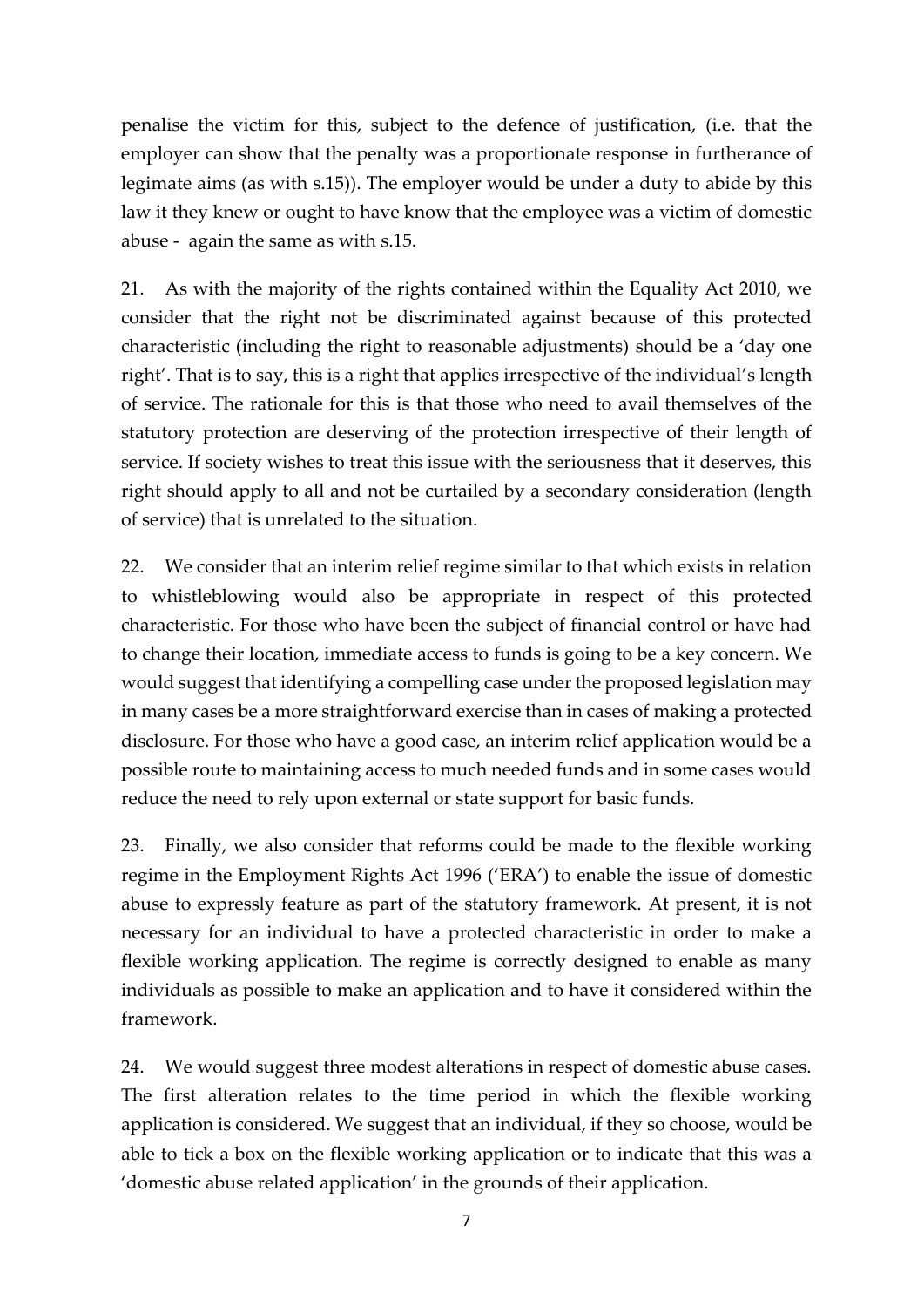25. This would then engage a fast track flexible working request requiring a reply from the employer within seven calendar days as opposed to the current period of three months. We consider that a statutory three month period is too long in respect of an individual who may be facing an immediate, emergency situation at home. It may well be worth considering a regime under which a victim of abuse can make an emergency application for flexible working to his or her employer which requires a response in a shorter period, such as 24 to 48 hours.

26. For example, an urgent change may be required in the individual's circumstances, for example the individual has left the home and moved to temporary premises further from the office or the childrens school. These premises may be in the form of emergency accommodation in which the individual has had little or no say and does not take into account their working pattern.

27. Employers would still be able to reject a flexible working application in accordance with the current statutory regime as they would any other request.

28. The second alteration would be to permit more than one request to be made in a calendar year. If an individual's circumstances are rapidly changing then it is conceivable that more than one request may be required as those circumstances change. If the concern is that repetitious applications could be made, a requirement can be introduced that requires a change in circumstances or a materially different application in order for a valid request to be made.

29. The third alteration follows from what has already been stated above. In cases where the flexible working application is related to domestic abuse, then the right to make such an application should be a day one right, unrestricted by length of service.

Bar Council<sup>2</sup>

**9 September 2020** 

<sup>2</sup> Prepared for the Bar Council by the Law Reform Committee